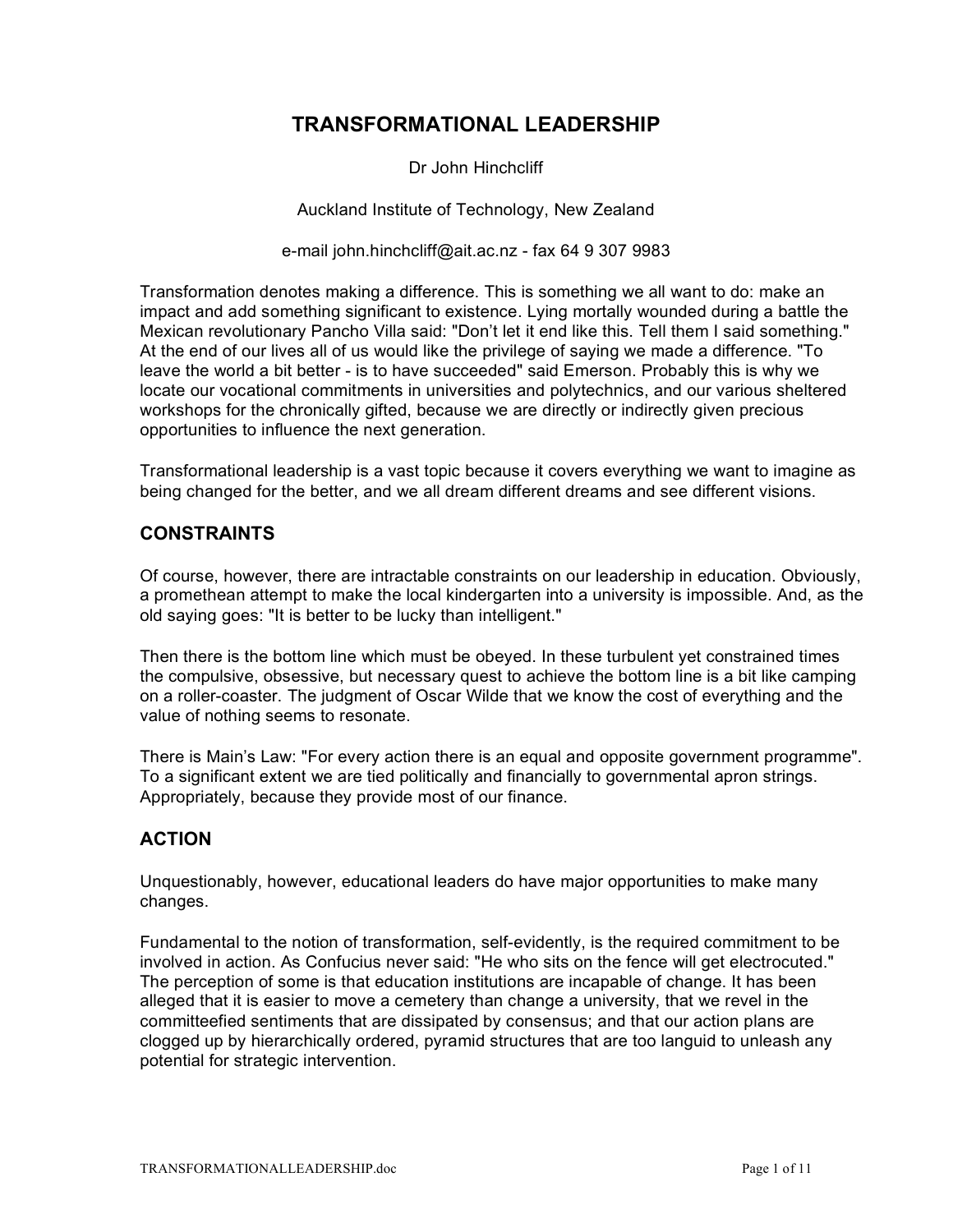Unfortunately, strategic action that fundamentally changes our society is extremely difficult in our age of megamachines, megatons, superpowers and transnational business, where we seem but minute cogs in the wheel of a huge system. Also, it is not easy in our era of analysis, criticism, suspicion and cynicism to be significantly creative. The possibility of dedicated effort is too often castrated by the facile putdown, the dismissive quip or disempowering authoritarianism. Perhaps we can avoid action by yielding to the temptation to delegate, recalling Weiler's Law: "Nothing is impossible for the leaders who do not have to do it by themselves". There are so many challenges facing us that the Buridan's Ass syndrome is not an alien possibility. And there is the urgent quest to be popular by standing for everything everyone else will fall for. But we can't stand for something if we stand for everything. Aristarchus of old said: "Vain is he word of the philosopher who does not change anything." The ecologist Hazel Henderson reminds us that the mind is "a muscle, not an intellectual slop-bucket." We must use the muscle of our mind and the opportunities for action to make our difference.

G B Shaw said: "Some see the world as it is and wonder why - others imagine it as it could be and ask why not." In the end, it is that we act that is important in effecting transformation. The difference between a meaningful vision and the pie-in-the-sky or great pumpkin fantasy is the difference between action and the pipe dream of the bystander.

## **VISION**

But, also, it is how we act that is most important. Churchill said: "It is no use saying we are doing our best. We have got to succeed in doing what is necessary." There is no point in getting there more efficiently if we don't know where we are going and we will not get anywhere unless we have a clear vision of our values. We need a vision to correct our pathways. We need a vision in terms of which to effect our transformation. "Without a vision the people perish", proclaimed the old Hebrew writer in Proverbs. Victor Frankl, philosopher in the concentration camp, said: "He who has a why can bear with any how."

One spring Saturday afternoon while I was gardening, the telephone rang. It was a student. "I've cut my wrist. Why should I stop the bleeding?" she said. Why indeed? What are the transformative values worth offering to someone favouring death. The question of values is a life and death matter. What should be our values? What values should our organisation embrace? And our nation? There must be coherence of action in terms of stated values. Albert Einstein once commented that "we live in a day of perfect means and confused goals". We will be confused about our goals if we do not project them as guiding principles for our institutions.

There was a sign in a French Hotel: "Before going to your room please leave your values with the receptionist". We can't leave our values with any one else. Our values determine who we are. They shape our actions. If we fail to get our values right then it is likely that our actions will be inappropriate.

This process is avowedly, necessarily and most pertinently a metaphysical quest. Therefore, our subjectively intuited moral presuppositions take centre stage. Thus controversy begins. It is not written in large commandments across the sky that we should obey certain values. Arguably, Hitler and Stalin were two of the most transformational leaders of contemporary history, not to mention an array of people dedicated to self-aggrandisement like Pol Pot, Mussolini, Pinochet, and Idi Amin. Instead of promoting an ideal that empowers others they promoted narcissistically the idol of self interest. Social Darwinism, laissez-faire, racial superiority and pragmatic manipulation can all constitute transformative ethical codes.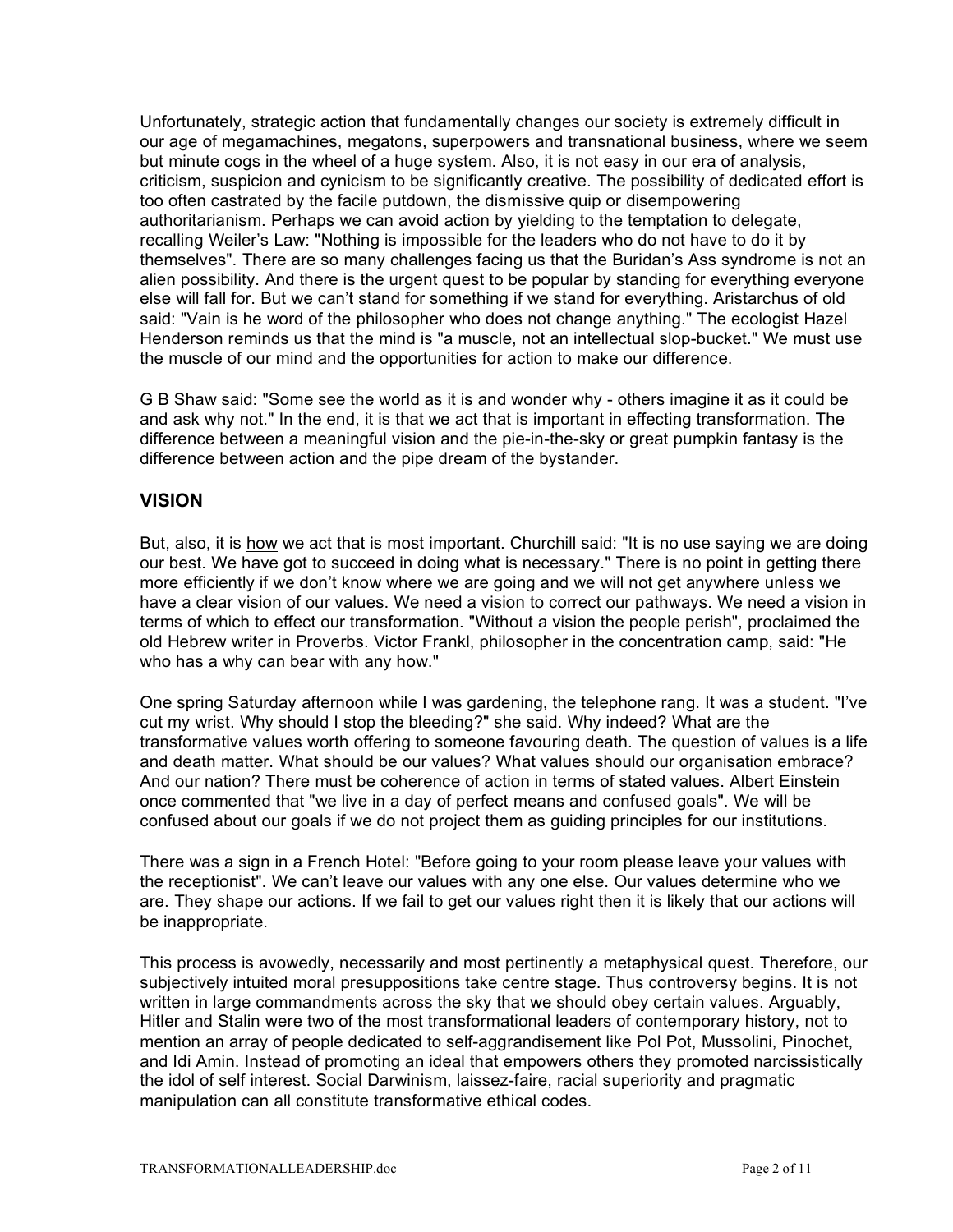Then there have been the great and the good transformative leaders such as Buddha, Christ, Mohammed, and, latterly, Te Whiti of Parihaka, Gandhi, Martin Luther King and Mandela.

Thus, we must know which values shape our activities now, which alternative values we need to embrace to effect a change for the better, and importantly, how we can make the change. This requires us to take a conceptual seismograph asking: Who are we? Where are we going? What can we believe? What are we to do? Then, as educators, our task is to determine how our education can flow from our preferred values.

These timeless philosophical questions make a habit of escaping from commissions, consultants, conferences and academic treaties. But they have been confronted in some pertinent articles published recently by The New Zealand Herald, by a Values in Education Summit, and by recent statements of the Prime Minister.

The clever and worrying Herald article by Diedre Macken entitled "The decade with no name", suggests we do not know who we are, or what we can believe. Macken describes life as fluid, deconstructed, borderless, relative, meaning what you want to mean: anything, everything and therefore nothing. We have not, she says, been helped by therapies, self-help books, Prozac, yoga, psychological profiling, talk-back radio or a nostalgia kick.

We can estimate that this denial of meaning and failure to construct purpose has many causes, for example, alienation from employment and the alleged advantages of material well-being, boredom from the apparent inanities of our culture, anger with authority, failure to secure a loving relationship, obsession with trivia and passing titillations, despair of the happiness seeking consumer at the failure of ever-new fads pretending to provide Nirvana, and apprehension at the various swords of Damocles hanging menacingly over our civilisation. Our successes become our failures. Some of our marvellous technologies threaten our natural order. The average American TV viewer will have watched 2 million advertisements by the age of 65 on 100 cable channels. For what? The grunge aficionado is not noticed for more than a minute. And nothing much happens for the body piercer and tattooist. We echo Horace of old and "stand in awe of nothing" in order to seek a happiness which is forever elusive.

# **ONTOLOGY**

My philosophy of existence begins with an analysis of a dichotomy stated by Nietzsche. He distinguishes between the Apollonian and Dionysian world views dating back to classical antiquity. The Apollonian model, after the God Apollo, has always been attractive to the Western mind. It is a philosophical mindset that perceives existence to be a rationally constructed cosmos. Interestingly, the term cosmetics comes from the Greek word 'cosmos', meaning order from chaos. Order, control, structure, logic and reason are the governing virtues. Inconsistencies and mistakes are regarded as anathema. Weaknesses are not permitted. There is no respect for risk, subjectivity, mystery, paradox or perplexity. Tight logical systems are crucial. Geometry is the preferred discipline. The closed circle is the perfect shape. Control is a virtue.

The Dionysian approach to reality of Greek drama is substantially different. Dionysus was the God of passion, energy, vitality, and creativity. This is a dynamic, process-related, empowering, encouraging, innovative, questing, thrusting view. Risk, adventure, sensitivity, and process are valued.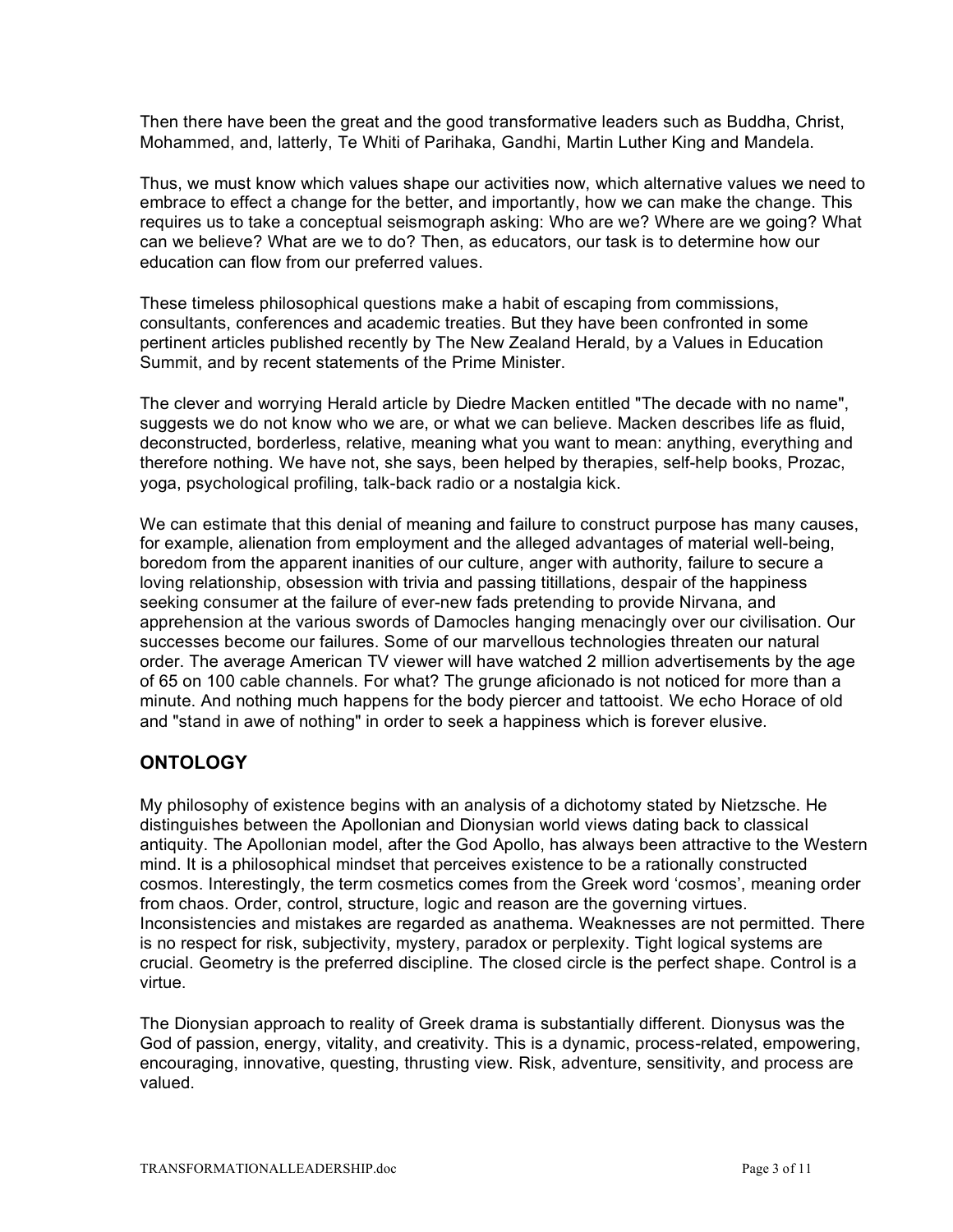The Apollonian approach is represented in modern philosophy by people such as Descartes and Newton who glorified reason. "Cogito ergo sum," said Descartes. They tried to present reality as objective, inert, predictable and separate from mind which in turn speculates about, uncovers, examines, analyses, catalogues and defines. This Apollonian approach sees reality as an observable unity with determined patterns that, being lineal, are predictable according to the laws of cause and effect. The self is an objective observer confronting a separate reality.

The Dionysian approach is represented by existentialists who talk about uncertainty, subjectivity, risk and relationships; by quantum physicists who focused on energy, activity and process as relating to interactions and interconnections; and by chaos theorists who, with mathematical insight, explore the relationship between order and chaos. These three schools recognise the importance of order but also accept that the complex interactions within each particular context means variability, dynamic complexity, uncertainty and unpredictability. And each school requires each of us to become involved in the processes of reality. The self is subjectively an involved and significantly influential part of reality.

# **PILGRIMAGE**

Since life for the Dionysian is volatile, complex, dynamic, and beyond the control of any narrow organisational theory, or any ethical system, we are asked to manifest a fundamental humility and a willingness to engage with others in a never-to-be-completed search for understanding. This is reinforced by a recognition of the history of the cosmos believed to be about 15 billion years old, with the existence of homo sapiens a mere 150,000 years. This cosmological perspective also suggests that we should reject the narrow and separating parochialism of the specialist and the dividing philosophy of the competitor. It affirms the need for cooperation. It challenges the traditional scientific approach which has been fundamentally an adversarily derived preference for one of two or more competing perspectives. Only one can ever be correct. Now, however, we need a more inclusive process which, while confronting ambiguity, nevertheless seeks to integrate various perspectives, which acknowledges complexity, and which requires a never-ending process of analysis and synthesis. It may seem that this is advocating a nebulous, wishy washy eclecticism where we are so open minded that our brains fall out. Rather, this emphasis nurtures respect for existence as being far greater than any limited conceptualisation and also respect for the innovative and creative mind that challenges and grows. The transformational leader finds wisdom in this complex and uncertain process.

We are encouraged to accept that the existing paradigms are not sacrosanct but rather temporary, albeit necessary conceptual constructions and that the different and unusual should be recognised and explored with humility, with intuition as well as reason, with synthesis as well as analysis, with the interdisciplinary as well as the disciplinary, and with objectivity and subjectivity. In other words, we are called upon to engage in a never-ending and holistic process of transformation. Every new idea expands our understanding and thus changes us as a person. Sometimes radically. More often gradually.

From within the context of the complexity of our personal involvement and partial perspectives we must engage in the struggle to give our actions moral shape. There are no certainties and no props in this process of transformation. "A logical system of existence is impossible" said Soren Kierkegaard. "No artist tolerates reality" said Nietzsche. "Creative life always stands outside convention" said Jung. So, as we participate we seek to challenge and to be challenged.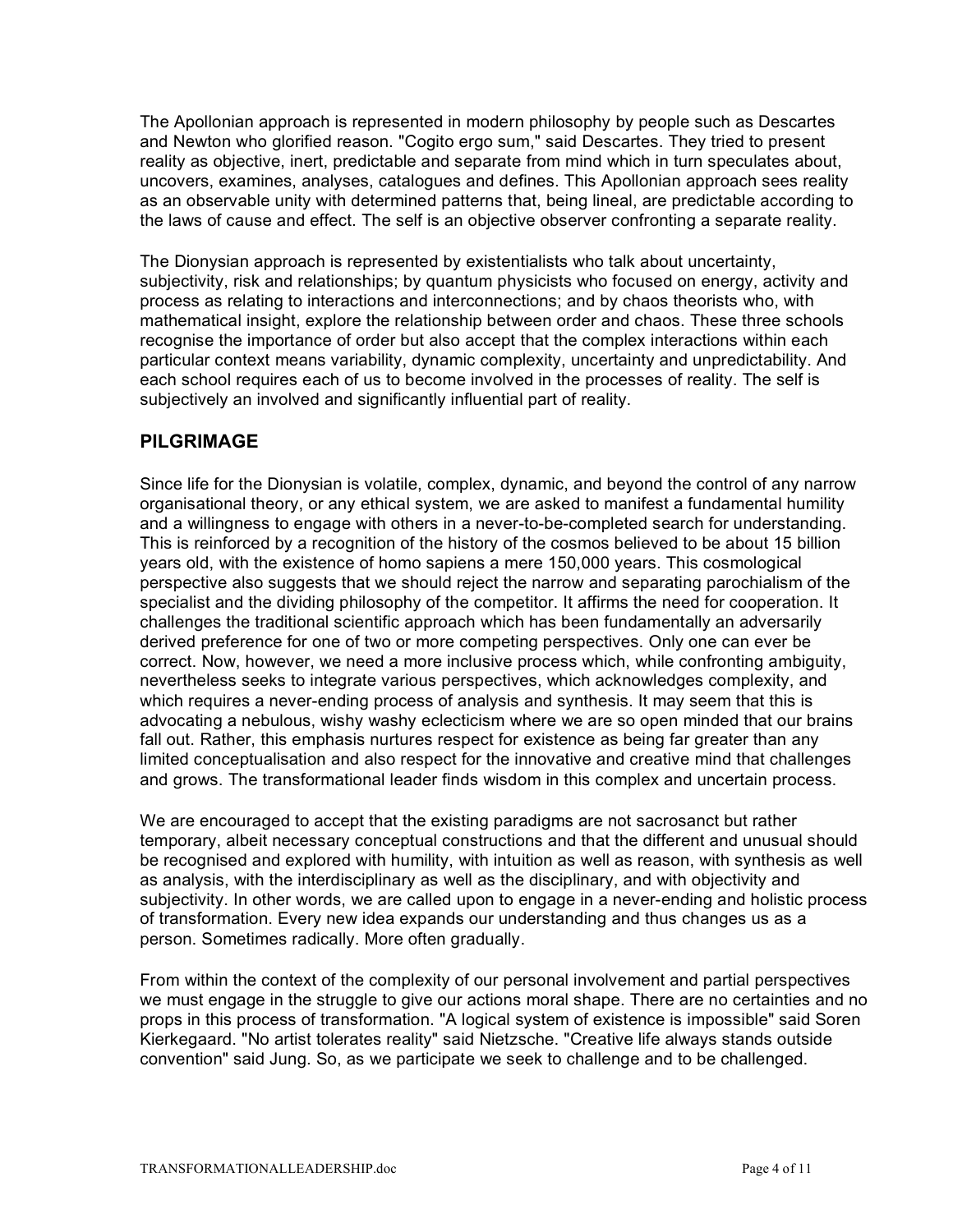This all means that our approach to dilemmas requires that we encourage ourselves to learn to see things in different ways. We need to learn new ways of thinking to solve new problems. Einstein said: "We will not use the same thinking to solve the problem that we used to create the problem." Otherwise, our successes become our problems. The Law of Retarding Leads, "Nothing fails like success", suggests that our success carries the ingredients for our disaster. For example, we have successfully used science and technology to resolve the challenges and limitations of our natural environment. But now we need to resolve the consequences of science and technology on the environment. Our understandable quest for greater economic growth means greater rates of resource depletion and pollution. Somehow we need a transformational moral metamorphosis to avoid both the problems of the failure to grow and, also, the problems of excessive growth. With such issues we do not need another 'technical fix'. We need to explore the moral dimensions of a transformation. We need to see how we can effect a change to the status quo according to a preferred vision of what might be. We know a quick fix is as faulty as the technical fix. We see the need to patiently persevere with long term plans for change according to our vision.

The existentialist and the quantum physicist calls us to be participants in, rather than observers of reality. No matter how apparently insignificant we may be, every decision we make and action we take is crucial. Individual responsibility, personal freedom, and autonomous decision making are essential. And the willingness to risk is an essential ingredient. Risk means the possibility of failure - which is so often demeaned in our culture. But not to risk failure is to risk being transformative.

In this process of transformation, we need the prophets, the artists, the poets and the visionaries to extricate ourselves from the ordinary and the mundane, and to help us find our new more appropriate symbols, and new ways to overcome the complexities of form and dynamism, the principle and the context. And, when we seek a moral rather than a technical solution, invariably we tangle with a radical option which challenges the status quo and those who benefit from existing fixes.

Out of all this emerges a picture of the self that is creative rather than controlled, cooperative rather than competitive, able to understand weaknesses as well as strengths, active rather than passive, adventurous rather than pedestrian, autonomous in decision-making rather than predetermined, in search rather than at a destination, humble rather than forever right, respectful of others rather than demanding respect from others, empowering rather than adversial, syncretistic rather than adversarial, and, therefore, transformative rather than reactionary. This process requires us to be both objective and subjective, capable of synthesis as well as analysis, able to recognise the difference between paradox and platitude and always willing to make that crucial difference according to a clearly enunciated, contextually flexible code of values.

## **RHYTHM OF CELEBRATION AND TRANSFORMATION**

Obviously, transformative work is our activity to improve our experience, but we need to find what John Calvin described as the rhythm of work and play. Play, in its original sense of paidia is the sense of celebration of what is, without being required to make a change. For this we need to be able to accept existence as our vibrant home or Eco, in Greek, which we enjoy and celebrate. We enjoy and celebrate our minds and our bodies. Not for any teleological process of transformation. So we learn for the sake of learning, for the zest of learning about life, for the enjoyment of the mental stimulation. So we participate in sport for the sheer physical delight.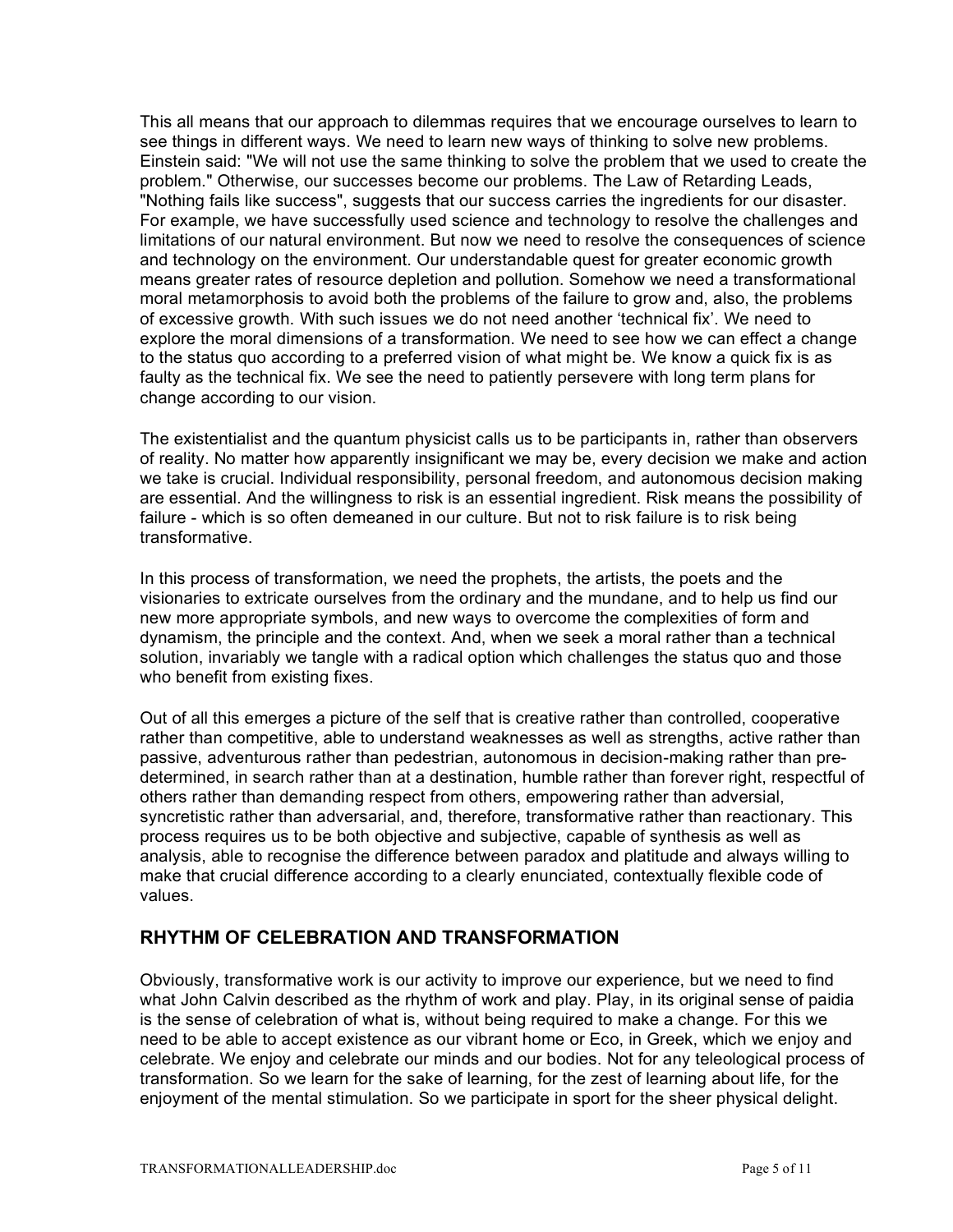This I call the sense of being. This is a time when we are not interested in transformation - when we celebrate what is, rather than attempt to do what ought to be. There is no ulterior purpose. The senses are united with a sense of being. This sense of being enables us to be who we are, enjoy who we are, and celebrate who we are. In other words, we become ourselves. "Not to say Torah but to be Torah," explained Martin Buber. "It's the time you have wasted on your rose that makes your rose so important" said Antoine Saint-Exupery.

It is crucial to education that from time to time, we re-collect and affirm the sense of being with our colleagues and our students. This means affirming, empowering, encouraging, and respecting others for who they are. A good transformative leader inspires confidence in others because of who they are. It means encouraging the sense of play through sport, music, literature, learning and art.

Learning for learning's sake, sport for sport's sake, art for art's sake, enables us to achieve a sense of being, a sense of At-one-ment, to borrow a theological term, with existence.

An emphasis on "being" corrects an obsession with which some of us who are workaholics have to contend. Some of us are so engrossed by the transformative work ethic that we lose the "rhythm of work and play" - the rhythm of being and doing. So we can never be satisfied with having done enough. Success is always out there, after the next contract, after the next balance sheet, after the next meeting, after the next exam, after the next sale. Doing runs wild. Mea culpa. But as Rilke said: "The deadliest death is to be alive and not to know it." Tagore said: "We live in the world when we love it." Paradoxically, perhaps, the more we relax from our love of our labour and the more we enjoy life in our play, the more we will want to work at its transformation. And, perhaps, conversely, the harder we work at transformation the more we will forget to love life.

## **DIMENSIONS**

A cautionary note. Administration does involve various dimensions: the structural, the personal, the political and the symbolic. Each requires different virtues. The structural requires effectiveness in designing and developing management processes, procedures and systems. The personal requires the leader to care for, respect, and encourage colleagues. The political leader mobilises resources to get things done successfully. The symbolic leader provides vision and inspiration, giving hope and meaning.

The transformational leader needs to be able to access each of these strengths in close colleagues. There is no point in having one of those attributes without the others. But, crucially, there must be the commitment to agree on the symbolic purposes that guide the organisation in its acting. Although difficult to achieve, the inspiration of the symbolic factor should serve to integrate and guide all our initiatives. The successful transformative leader thus encourages an organisation to embrace a shared vision to activate real change for the benefit of the community.

# **A HIERARCHY OF VALUES**

To ensure the vision statement functions coherently and to ensure there is preferred structure to our transformative actions, there is need for a hierarchy of values. It is a difficult but crucial challenge to continually, carefully, collegially, thoughtfully, sensitively and imaginatively construct a hierarchy of values for ourselves and for our institution, preferably involving a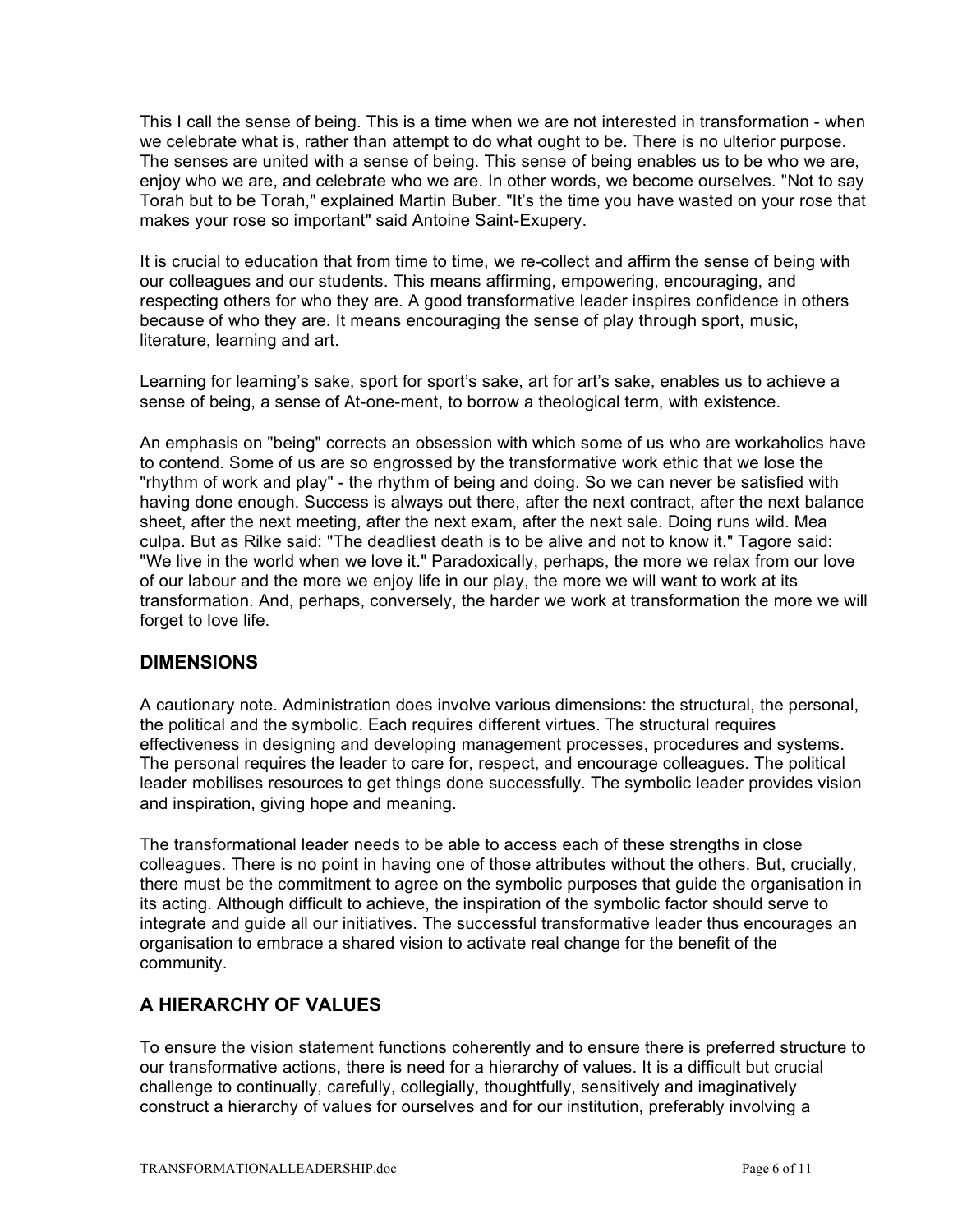comparative study of the values of wisdom literature from the great religious and philosophical leaders. Since the task of transformation will never end in our mortal and finite realm, the leader must continue to develop an improved, more contextually relevant and more coherent set of values, while seeking to integrate personal and professional values. And, most importantly, the transformative leader will back up the communicated vision with personal credibility established gradually over time by actions that resonate with, and embody the declared vision. Leadership, thus, is nurtured by a code of values, whether or not it is aided and abetted by charisma.

Each of us would promote a different set of values. My values include several major principles. These I project in a hierarchy of values, that is, they are prioritised in order to help resolve inevitable clashes occurring in different contexts. These are primarily purposive values distinct from modal values such as honesty, integrity, loyalty. In terms of such modal values, Hitler was possibly the most honest politician evidencing honesty, integrity and loyalty to a viciously supremicist and violent ethic. So we would want these modal values related to purposive values. I advocate the following purposive values:

- respect for people,
- respect for Nature,
- respect for the whole,
- respect for personal involvement, and
- respect for community.

By stressing personal inter-relationship and interconnectedness, this mindset suggests a restatement of the value implicit in all great wisdom literature, respect for people, for example, as in the Christian pronouncement to "love your neighbour as yourself," as in Confucianism: "do not do to others that which they would not do unto you," or as in Hinduism: "do not do to others which done to thee would cause thee pain." As a consequence of this principle, "anyone's problems anywhere are everyone's problems everywhere". So we should care for others. So we should respect each other.

So amid the avalanche of minutiae and administrivia of life in the fast lane, and beyond the inevitable clashes over the justice in allocating the scarce resources such as the carpark, larger office or higher salary we need to make time to regard our staff as colleagues. This is not easy, and sometimes in our human-all-too-human way we are likely to utter a curse such as "may the fleas of a thousand camels mate in your underpants", or "when people with small minds cast long shadows you can tell the night is coming."

Instead of regarding staff as a human resource to manipulate, a transformational leader will seek to empower colleagues and encourage their individual creativity, sharing with them a transparency in decision making. The transformational leader will seek institutional policies and procedures which reduce organisational constraints. So the empowerment is not invested in the leader but in the institution itself. In effect, paradoxically, the transformational leader gives away transformational leadership.

And, furthermore, good colleagues will encourage the leader to transform - both by correcting leader error and empowering the leader to do more and be more and to empower others more. So the effect snowballs. Mandela in his 1994 Inauguration speech said: "As we let our own light shine, we unconsciously give other people permission to do the same." This means leaving the tight-ship, accountability-overkill paradigm, giving away power, relinquishing Apollonian control, and being exposed to things going wrong or differently,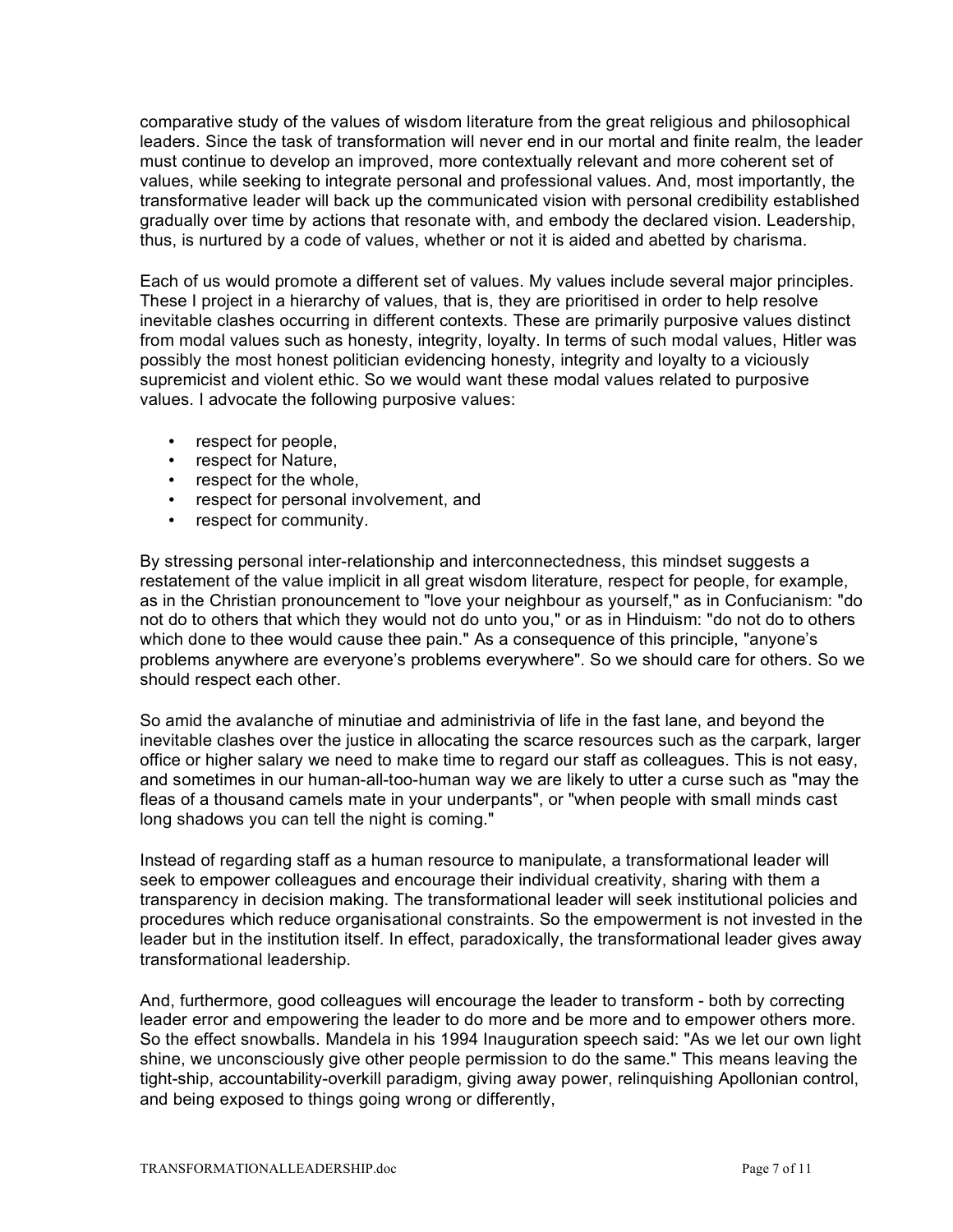It is not easy for administrators to encourage Dionysus. Vitality and energy can compromise strategic institutional imperatives. It is easier for all concerned if the CEO is Rambo with the jackhammer demanding a tight managerialism where everyone toes the line and all heads nod in the same direction. And many like it that way. Sychophantism has its advantages: comfort, security, and relaxation of effort.

But such control, such dependability is as certain as a graveyard. A perfect error-free strategy is a guarantee of there being an absence of transformational leadership and it guarantees that a leader will not enjoy the privilege of basking in the reflected glory of the numerous achievements of colleagues. So we should restructure our systems of accountability to endorse risk taking and to encourage control-releasing leaders.

Secondly, and as is now so self-evident, we need to revalue our way of treating our home in Nature. The etymological roots of economics calls us to 'manage our home'. We have in the name of objective and rational science viewed Nature as inert, impassive, endless, and waged a cowboy warfare against Her. Our enjoyable affluence has become junkyard effluence causing our environmental destruction. All too often the technical solutions of our technical trance have provided only further problems leaving us in the serious crisis of our many ecological crises. We must see ourselves as responsible participants, caring stewards and transformative agents within a living, integrated Nature, rather than as some separable exploiters of a useful environment. We need to recover the humility required from recognising that our human journey in this cosmos is limited to about three score years and ten and that those who follow us may well curse us for our indulgent and criminal misuse of Nature.

Another pertinent value is to gain respect for the whole context, sometimes described as holism. Those who hide away from the contextual and the systemic, for example in the "closed shop" of their own professional cocoon, lose any sense of responsibility for the whole. Thus, Professor Calder described the Hiroshima bomb as "the greatest sin of all time for not only did the scientists not know what they were doing, but they knew they did not know". A transformational leader is almost iconoclastic, preferring that colleagues exercise their academic freedom to challenge both their own institution and the institutions of society in order to respect the whole social reality.

Another item to add to our hierarchy of transformative values is the respect for personal involvement in making a difference. Personal responsibility and the will to transform leaves no room to hide behind a determinism or fatalism or escapism. We need to reject such determinisms whether shaped by theological predestination, scientific utopianism, the Greek fates, genetics, or psychological behaviourism. We have the right, indeed the obligation in the nature of things to intercede, to interconnect, to interrelate and make decisions about the values and structures of our institutions and societies. We are empowered according to this holistic vision to be dynamic, responsive, proactive, and interventionist within the process of becoming. It may be easier to indulge in the paralysis of analysis, blame the system, pass a resolution into our filing cabinets forever, succumb to the requirements of the accountability overkill syndrome, remain obedient functionaries of the status quo, or wallow in the slough of omphalskepsis - the disease of navel gazing. Perhaps it is better to be a happy pig rather than an unhappy Socrates. Such is to deny our personal responsibility to make a difference. Such is to reject the ideal of transformation. Sitting passively on the sidelines is not living. To be alive is to decide to be committed to be and to do.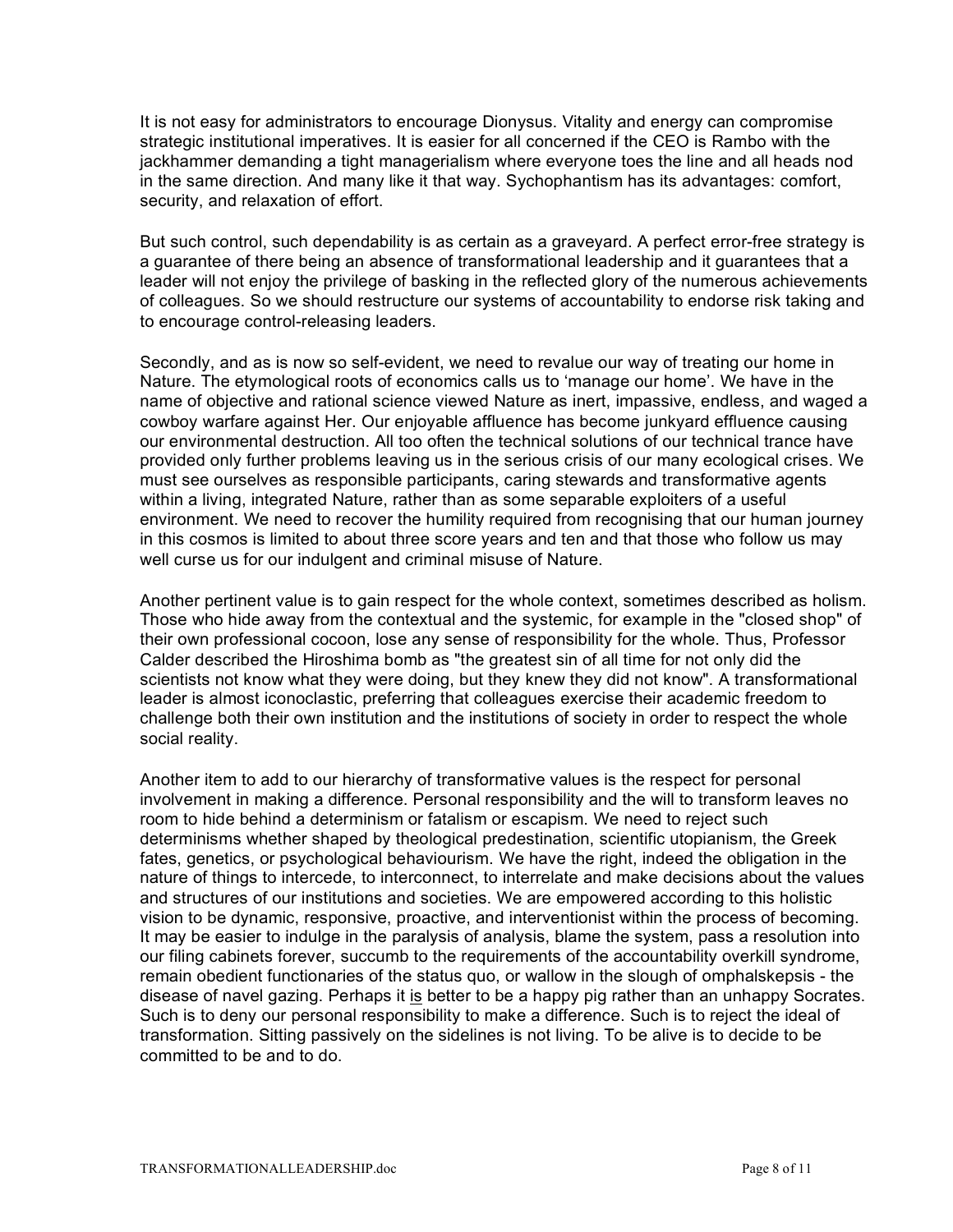Respect for the community is another related value to be included in a progressive and transforming code of ethical principles. The concepts of "public good" and of "public servant" are almost old fashioned these days, with the primary concern being on the individual self rather than the long term future of the community. In emphasising the good community we reject the structure of society whereby people exist to pursue their own pleasure and competitive self interest, where control becomes more important than empowerment, legal finagling more important than trust, and negotiation more important than communication. We need the good community where people are respected as people, where respect and trust shape communications, where negotiation implies mutual dialogue for the greatest good and where there is enormous strength in the collective collegial and responsible actions of the team committed to enhance society. Each of us, the CEOs included, has less individual power than we need to make a significant difference. But together we can move mountains. Margaret Mead affirmed: "Never doubt that a small group of committed people can change the world. Indeed, it is the only thing that has."

A commitment to such an enabling hierarchy of values reduces the need for charisma or majestic bearing which are hard to fabricate.

A major question that must be asked is whether we can descend from our protecting Towers of Babel from which we intone our idealism and commit ourselves to gifting the next decade such a new significance, without there being some powerful force requiring our obedience, whether a transcendent deity or political dictator or tough boss. Perhaps, the crisis of our questionable social and ecological future will be some reality therapy for us, encouraging us in our quest for a coherent set of values. Perhaps people will find a renewed discipleship and follow the great charismatic spiritual leaders. Perhaps we need to contemplate Macken's portrait of our brokenness and alienation. Perhaps we need to experience the ennui and anomie described by Sartre and Camus. Perhaps we need to experience a sense of lonely despair. Perhaps we can only rebuild our new future when our old-fashioned patterns of meaning are shattered. Perhaps we need to be on the edge of catastrophe before we are capable of significant response. Dostoyevski said: "Nothing concentrates the mind so wonderfully as the threat of death." Perhaps this can be a cleansing era that is a prelude to our transformation. But, in the meantime, perhaps we can choose to redirect ourselves according to beacons prescribed by a Code of Values. Whatever our ideological bias, I believe we could and we should find an enthusiastic commitment for, and dedication to a new responsible altruism.

Leadership in a democratic institution requires that we be open to alternative perceptions. Sometimes these come at us like bulldozers - from different directions at once. Perhaps it may be that if you do not ride on one of them you can end up rather flat on the road. Some say democracy is tiresome because it is so tortuous, so energy sapping, so time consuming. So many good ideas die in our sub-committees. But there is no preferred alternative. And we need colleagues to share our democratic experience by engaging with us in our committees and dare to question our values thereby risking our inclination to dismiss them as outsiders, radicals or rebels. We cannot endorse Truman's Law: "If you can't convince them, confuse them." There can be no progress, no creative action, no change agent and no transformation without the question or the challenge. Leadership begins when someone disagrees and there is a responsible response.

However, a criticism is not necessarily valid because it is a criticism. Whatever we do there is always someone who knows how to do it better. All-too-often cynical carping criticism of a leader is offered as the panacea. According to North American wisdom, the importance of a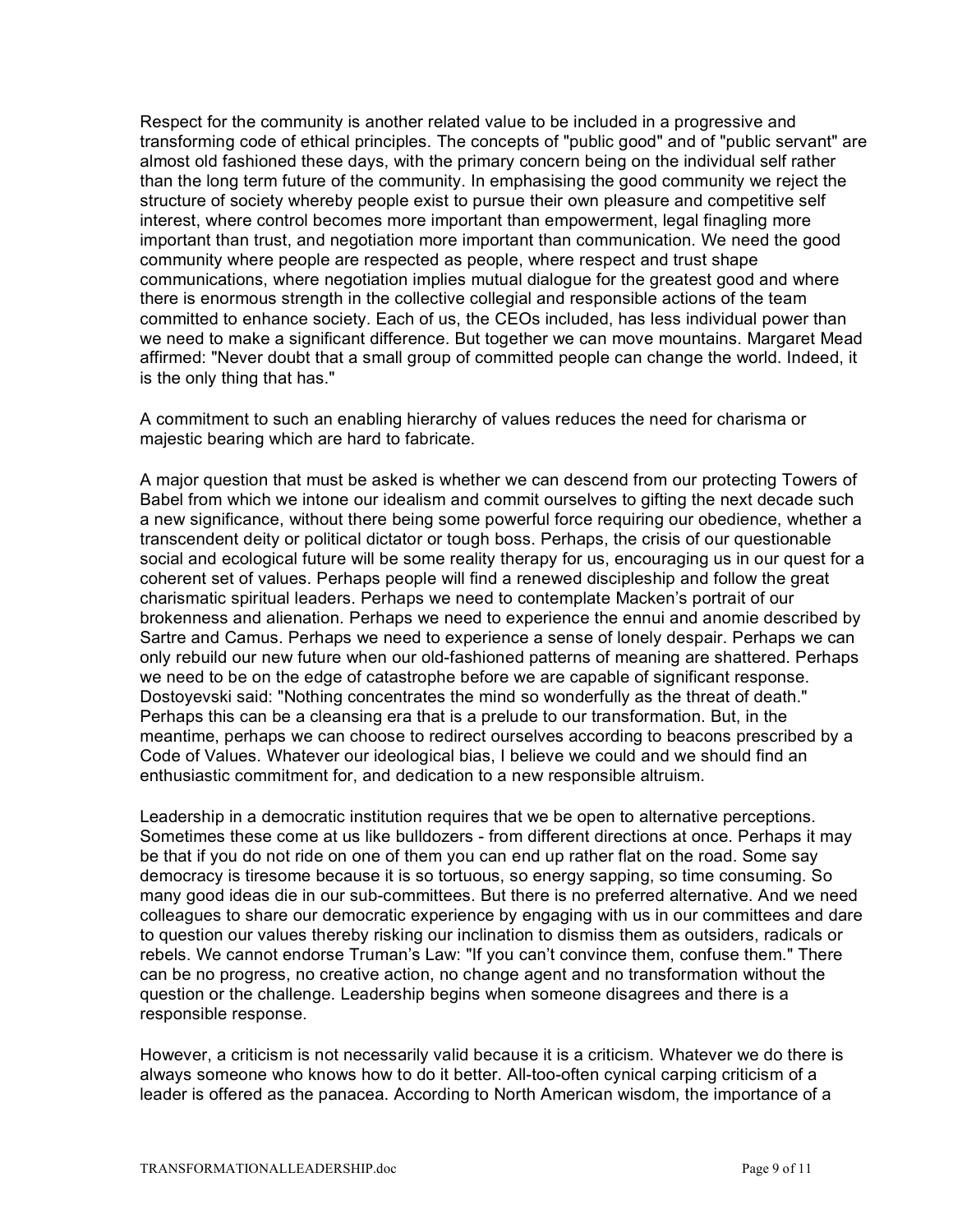leader is measured by the number of arrows in the back. Sometimes it seems that the only thing we do right is what is left after we do everything else wrong. Our death notices will be listed under public improvements. But it is important to recognise that our perception of the world is not sacrosanct in the face of their criticism. We will only go beyond our boundaries when constructively challenged. So transformational leadership begins when we confront criticism, engage with others in resolving disputes and reconciling opposites. Sometimes the only way to stimulate such an encounter is by what Camus calls "creative rebellion". "I rebel therefore we are." He sees creative rebellion as the means whereby people ask questions and challenge assumptions with honesty and perseverance in order to challenge the other into a meaningful encounter.

Some parents, administrators and teachers have experienced this "creative rebellion" when their sons, daughters, staff and students challenge them with a "shocking statement". The purpose is not so much to shock nor to promote the culture of victimhood but to ask for a response, an encounter, an opportunity to speak with, and to be with others. Thus, our ideas clash, we relate, we communicate, we learn and we are not the same. We are transformed.

This quest for moral purpose is like sliding down a bannister with some of the splinters pointing the wrong way. But the further we are down the bannister with all the hurtful splinters, there will be more wisdom, more experience and more self-transformation to rely on. And the more the self-transformation the more we will have the fortitude and moral strength to challenge and critically examine even the most treasured idols of our tribe.

The transformational leader has patience with pain, is sufficiently wise and flexible to steer from either the stern or from the bow, and is confidently creative to engage in "breakthrough thinking", whereby the "yet unthinkable" is thought with a foresight anchored in wisdom. Thus transformative leadership urges us to venture out to the edge of our possibilities, to welcome the unholy clash of the paradox smashing against the platitude, the extraordinary against the ordinary, the unusual against the usual, the innovative against the routine, the independent against the dependent. This is not to sail into Vesuvius but it is to use the glow of Vesuvius to see a bit further into the gloom.

Failures are as inevitable as we are human. We are but one person and as mentioned before, we have influence when we give away power through delegation. If we impose our values we destroy our values. Therefore we can only count on our powers of persuasion and sometimes these do not match the power of our passion. And most of us who aspire to be transformational leaders for the betterment of society inevitably fail, shipwrecked too often by personal weakness, confounded by superior forces to the point of frustration, and all-too-easily given to a sense of despair. Again and again, our appeal to a motivating idealism falls on stony ground. But the measure of our transformative activity relates to our patient determination and our dedication to the process. Whether or not we succeed is beside the main point - which is to try to make a difference.

## **FOREWORD**

History and literature are not silent about all this. This challenge of transformation screams out at us throughout history. It is as old as Moses seeking to leave Egypt for the promised land and the prophets of all ages who have railed against the vices of the old order. The Jeremiahs of today have the advantage of scientific research and computer printouts but, instead of being persecuted by Judean monarchs, their warnings gather dust in our filing cabinets. We must be